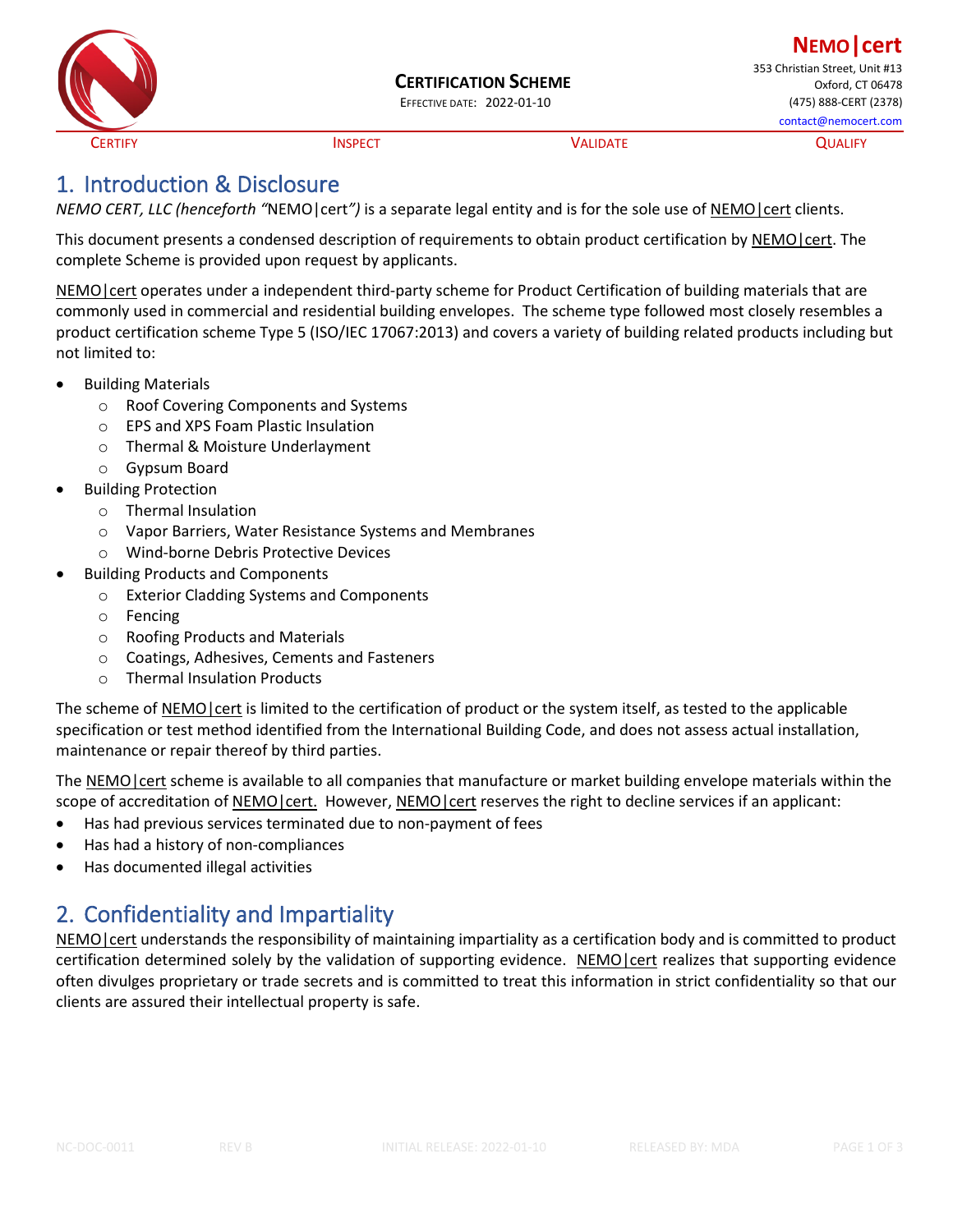

#### **CERTIFICATION SCHEME**

**NEMO|cert** 353 Christian Street, Unit #13 Oxford, CT 06478 EFFECTIVE DATE: 2022-01-10 (475) 888-CERT (2378) contact@nemocert.com

CERTIFY CONTROLLEY CONTROLLEY INSPECT CONTROLLEY CONTROLLEY CONTROLLEY

# 3. Scheme Requirements

## a. Request for Certification

Product certification is initiated by a client communicating their intention of seeking product certification through NEMO|cert The request must be made by the legal entity having ownership or legal rights to the named product(s) submitted for certification. A request for new product certification or revision to existing certifications is obtained from a client by any of the following means:

- 1. Meeting or discussion with an authorized representative of the client
- 2. Online communication through NEMO|cert web site or email correspondence

The following information will be required to review the request:

- 3. Identification documents for the product(s) submitted for certification
	- a. Technical Data Sheets
	- b. Test results of sampled products or of products with equivalent traceability
	- c. Laboratory reports with test results issued within twelve months of the request
- 4. Determination of standards or normative references to which the client is seeking product certification
- 5. The company name(s), contact person and address(es) of the manufacturing location(s) where the product submitted for certification is manufactured
	- a. Private-labeled or company branded product and/or outsourced manufacturing processes requires disclosure of the name, contact person and address of the original manufacturer.
	- b. Facility identification and contact information is required for all manufacturing locations for which product certification is desired.
	- c. Documents must be provided in English. If a document is written in another language, a notarized English translation must be submitted with the original document.

#### b. Review

- 1. The review verifies information about the client and the product is available and sufficient, and that the certification request falls within the scope of accreditation for NEMO|cert.
- 2. NEMO | cert will confirm that it has the competence and capability to perform the certification activity.
- 3. NEMO|cert reserves the right to omit certain activities of the current certification process, on the basis of previous certifications that it has granted to the client or other clients, and will provide justification for omission of activities if requested by the client.

#### c. Contract for Certification Services

After completing the review, NEMO|cert will provide one of the following:

- 1. Professional Services Agreement (PSA), contract for each instance of certification service to the client for review and execution.
- 2. A client who is initiating certification for the first time must execute master service contracts that are applicable to all future certification activities
	- a. Master Services Agreement (MSA)
	- b. Standard Terms Conditions (STC)
	- c. Licensing Agreement Use of Certification (LAC)
	- d. Non-Disclosure Agreement (NDA)
	- e. Software Subscription Agreement if applicable (SSA)
- 3. A written explanation detailing the conditions for declining the request for certification.